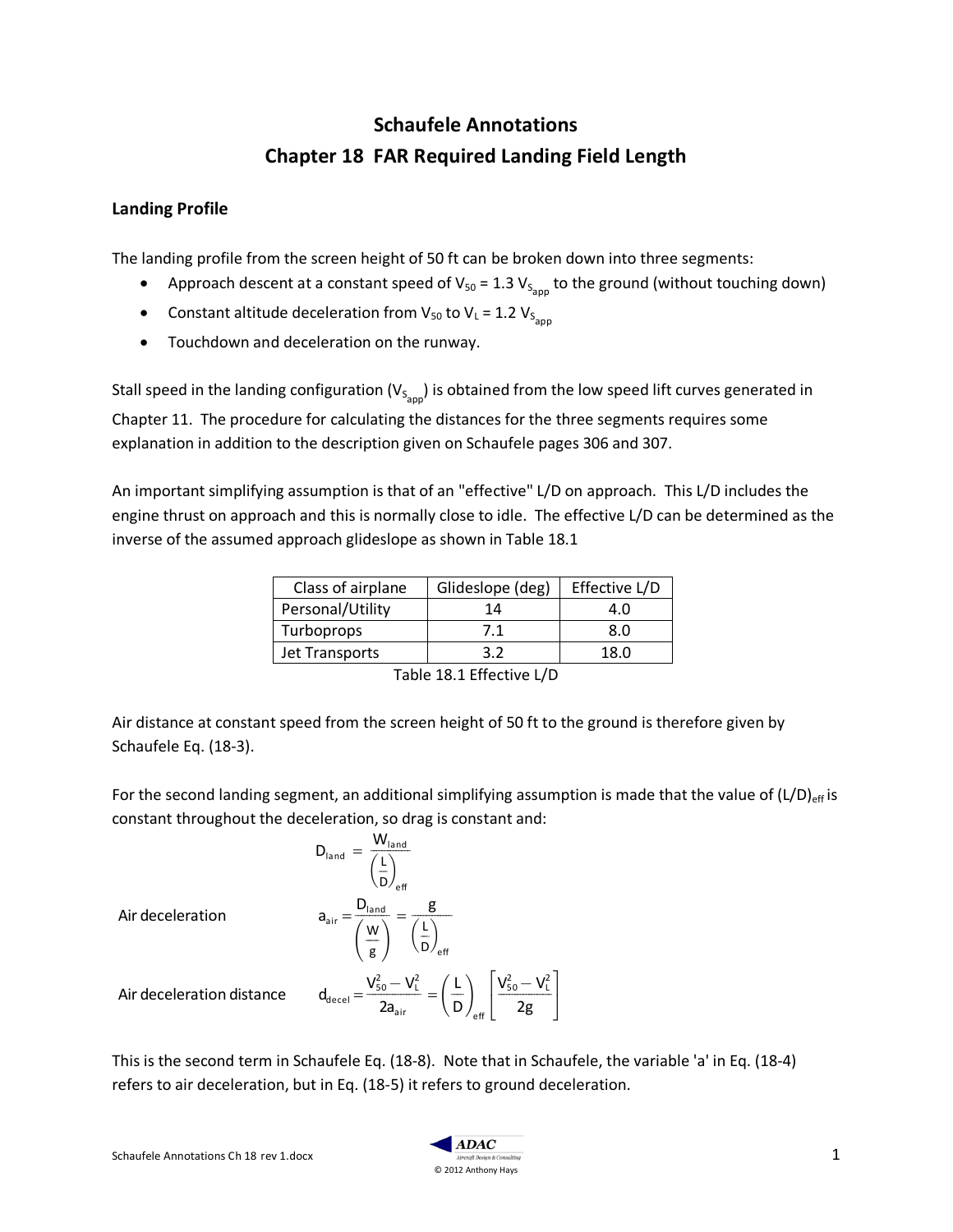For the third segment, the ground deceleration:

$$
a_{ground} = \frac{F}{\left(\frac{W}{g}\right)}
$$
  
where  $F = \mu (W - L) + D$   
where  $\mu = 0.3$   
 $L = 0$   
 $D = C_{D_{\text{RTO}}} \frac{1}{2} \rho (0.7 V_L)^2 S_{\text{ref}}$   
The ground roll can be calculated as

The ground roll can be calculated as

$$
S_g=\frac{V_L^2}{2a_{\text{ground}}}
$$

This is the third term in Schaufele Eq. (18-8).  $\mathsf{C_{\mathsf{D}_{RTO}}}$  is the aircraft drag coefficient in the rejected takeoff condition, with flaps and spoilers deployed. For lack of specific information on spoiler drag, spoilers can be treated as having drag equivalent to that of flaps, so that Schaufele Fig. 12-15 may be used . Although spoilers typically have a shorter chord than flaps, the flow behind the spoilers is completely separated. For initial calculations, a value of  $C_{D_{spollers}} = 0.0500$  is reasonable (as was assumed for the example problem in Chapter 16). For more detailed calculation a spoiler drag of  $C_{D_{m}}$  = 1.2 to 2.0 (with an average of 1.6), where  $C_{D_{\pi}}$  is the drag coefficient based on spoiler frontal area (Ref. 18.1), should be used. The drag coefficient referenced to the wing reference area is  $\Delta C_{D_p} = C_{D_m} S/S_{ref}$ , where S for this case is the spoiler projected area.

Note that the FAR 25 landing distance is the demonstrated landing distance factored by 1.67. For the purposes of this analysis, it can be assumed that the calculated landing distance is the same as the demonstrated landing distance.

| Aircraft Type                     | Ratio of MLW |
|-----------------------------------|--------------|
|                                   | to MTOGW     |
| FAR Part 25 certificated aircraft | 0.84         |
| FAR Part 23 certificated aircraft | 0.98         |
| Military transport jets           | 0.76         |
| Military transport turboprops     | 0.84         |
| Executive jets                    | 0.88         |

The maximum landing weight (MLW) depends on the design loads. Using data from Ref. 18.2, Table 3.3, MLW may be approximated by Table 18.2 below.

Table 18.2 Maximum Landing Weight

These values should be used in the design exercise for this chapter.